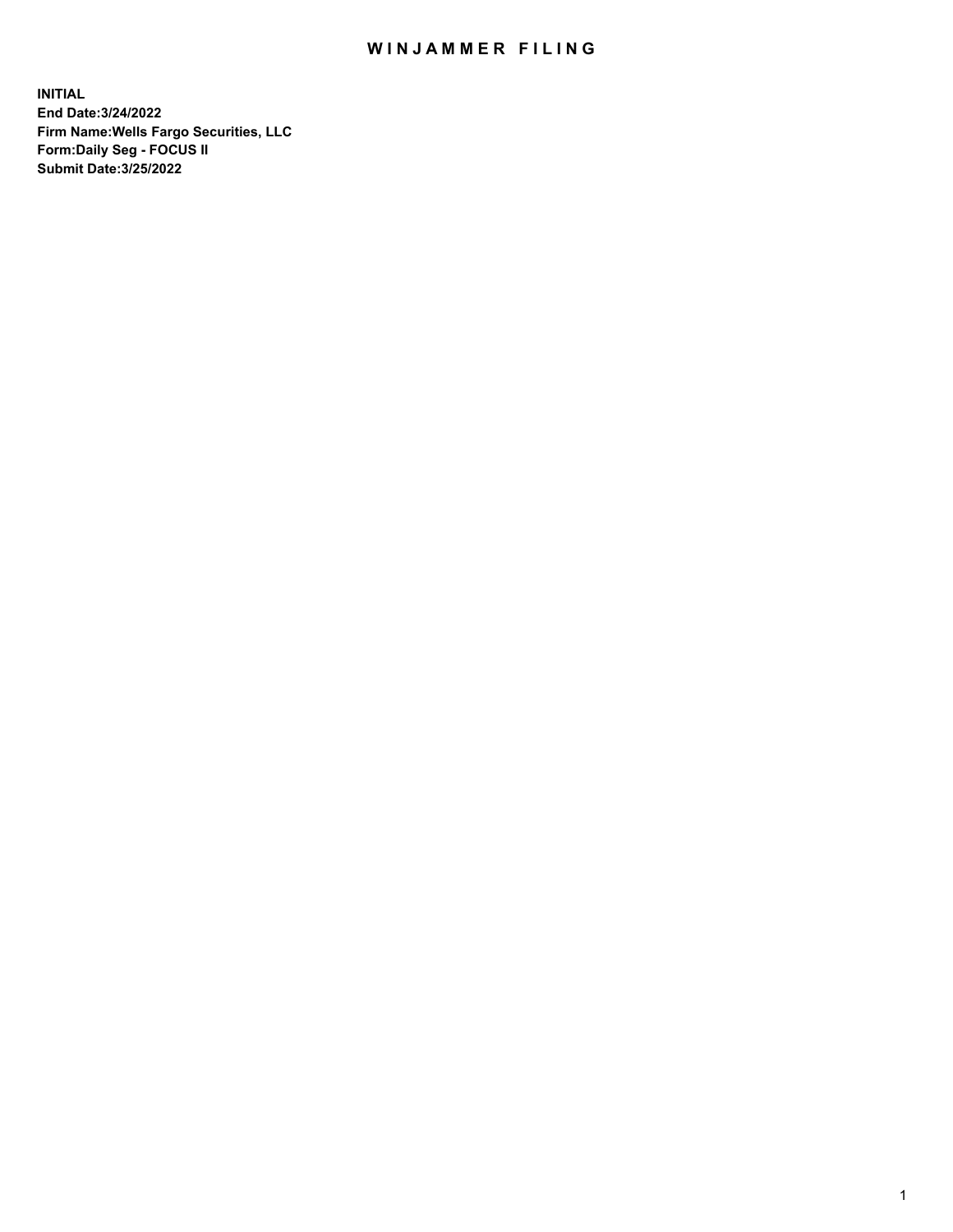**INITIAL End Date:3/24/2022 Firm Name:Wells Fargo Securities, LLC Form:Daily Seg - FOCUS II Submit Date:3/25/2022 Daily Segregation - Cover Page**

| Name of Company                                                                                                                                                                                                                                                                                                                | <b>Wells Fargo Securities LLC</b>                          |
|--------------------------------------------------------------------------------------------------------------------------------------------------------------------------------------------------------------------------------------------------------------------------------------------------------------------------------|------------------------------------------------------------|
| <b>Contact Name</b>                                                                                                                                                                                                                                                                                                            | <b>James Gnall</b>                                         |
| <b>Contact Phone Number</b>                                                                                                                                                                                                                                                                                                    | 917-699-6822                                               |
| <b>Contact Email Address</b>                                                                                                                                                                                                                                                                                                   | james.w.gnall@wellsfargo.com                               |
| FCM's Customer Segregated Funds Residual Interest Target (choose one):<br>a. Minimum dollar amount: ; or<br>b. Minimum percentage of customer segregated funds required:% ; or<br>c. Dollar amount range between: and; or<br>d. Percentage range of customer segregated funds required between:% and%.                         | 105,000,000<br><u>0</u><br>0 <sub>0</sub><br>00            |
| FCM's Customer Secured Amount Funds Residual Interest Target (choose one):<br>a. Minimum dollar amount: ; or<br>b. Minimum percentage of customer secured funds required:%; or<br>c. Dollar amount range between: and; or<br>d. Percentage range of customer secured funds required between:% and%.                            | 30,000,000<br><u>0</u><br>0 <sub>0</sub><br>0 <sub>0</sub> |
| FCM's Cleared Swaps Customer Collateral Residual Interest Target (choose one):<br>a. Minimum dollar amount: ; or<br>b. Minimum percentage of cleared swaps customer collateral required:% ; or<br>c. Dollar amount range between: and; or<br>d. Percentage range of cleared swaps customer collateral required between:% and%. | 355,000,000<br><u>0</u><br>00<br>00                        |

Attach supporting documents CH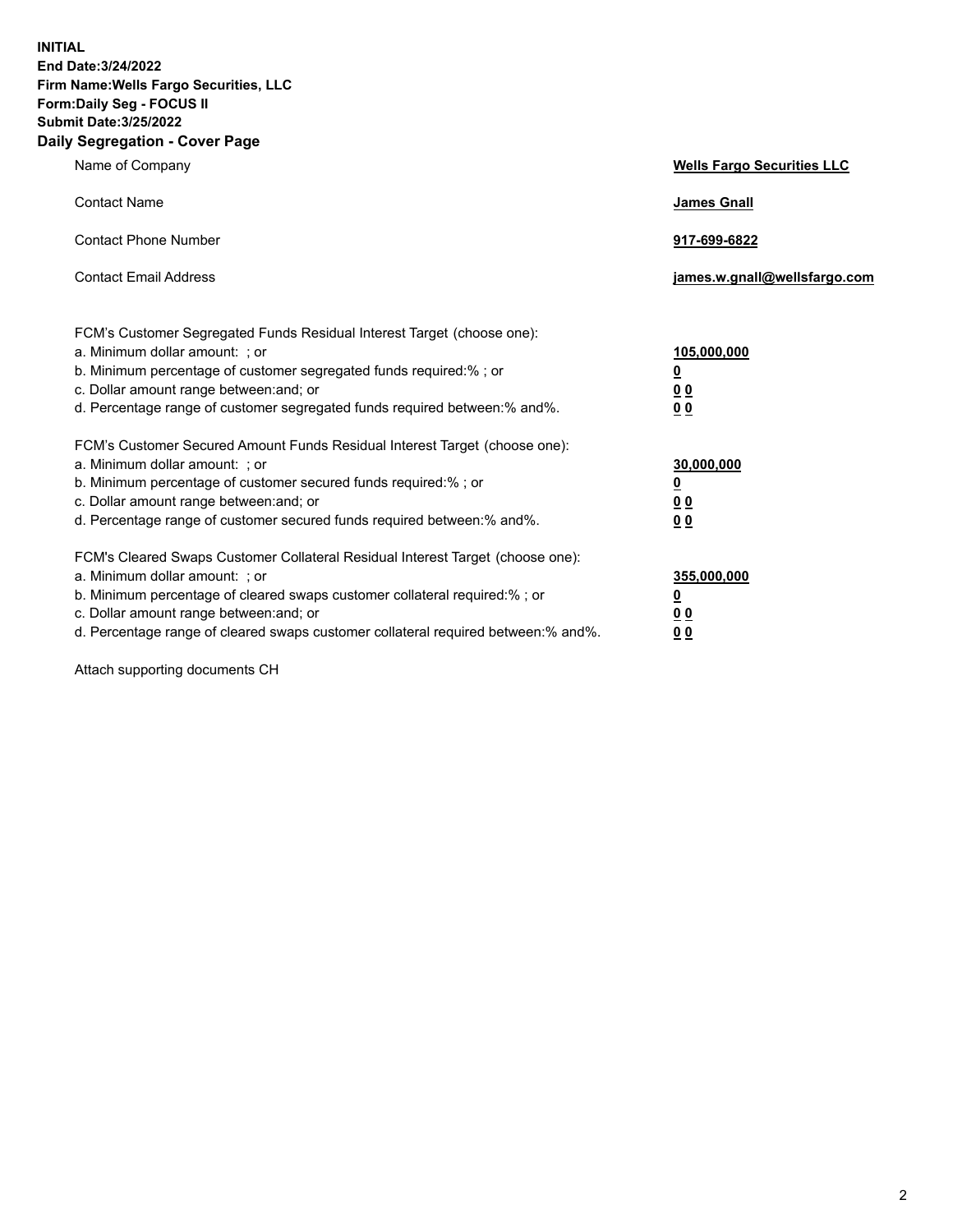**INITIAL End Date:3/24/2022 Firm Name:Wells Fargo Securities, LLC Form:Daily Seg - FOCUS II Submit Date:3/25/2022 Daily Segregation - Secured Amounts**

Foreign Futures and Foreign Options Secured Amounts Amount required to be set aside pursuant to law, rule or regulation of a foreign government or a rule of a self-regulatory organization authorized thereunder **0** [7305] 1. Net ledger balance - Foreign Futures and Foreign Option Trading - All Customers A. Cash **625,458,099** [7315] B. Securities (at market) **331,654,210** [7317] 2. Net unrealized profit (loss) in open futures contracts traded on a foreign board of trade **-189,771,220** [7325] 3. Exchange traded options a. Market value of open option contracts purchased on a foreign board of trade **20** [7335] b. Market value of open contracts granted (sold) on a foreign board of trade **-76,961** [7337] 4. Net equity (deficit) (add lines 1. 2. and 3.) **767,264,148** [7345] 5. Account liquidating to a deficit and account with a debit balances - gross amount **725,713** [7351] Less: amount offset by customer owned securities **-702,330** [7352] **23,383** [7354] 6. Amount required to be set aside as the secured amount - Net Liquidating Equity Method (add lines 4 and 5) 7. Greater of amount required to be set aside pursuant to foreign jurisdiction (above) or line 6. FUNDS DEPOSITED IN SEPARATE REGULATION 30.7 ACCOUNTS 1. Cash in banks A. Banks located in the United States **329,530,567** [7500] B. Other banks qualified under Regulation 30.7 **24,227,693** [7520] **353,758,260** [7530] 2. Securities A. In safekeeping with banks located in the United States **286,320,104** [7540] B. In safekeeping with other banks qualified under Regulation 30.7 **0** [7560] **286,320,104** [7570] 3. Equities with registered futures commission merchants A. Cash **-10,412,056** [7580] B. Securities **45,334,106** [7590] C. Unrealized gain (loss) on open futures contracts **46,195,015** [7600] D. Value of long option contracts **20** [7610] E. Value of short option contracts **-76,961** [7615] **81,040,124** [7620] 4. Amounts held by clearing organizations of foreign boards of trade A. Cash **0** [7640] B. Securities **0** [7650] C. Amount due to (from) clearing organization - daily variation **0** [7660] D. Value of long option contracts **0** [7670] E. Value of short option contracts **0** [7675] **0** [7680] 5. Amounts held by members of foreign boards of trade A. Cash **401,469,935** [7700] B. Securities **0** [7710] C. Unrealized gain (loss) on open futures contracts **-225,927,253** [7720]

- D. Value of long option contracts **0** [7730]
- E. Value of short option contracts **0** [7735] **175,542,682** [7740]
- 6. Amounts with other depositories designated by a foreign board of trade **0** [7760]
- 7. Segregated funds on hand **0** [7765]
- 8. Total funds in separate section 30.7 accounts **896,661,170** [7770]
- 9. Excess (deficiency) Set Aside for Secured Amount (subtract line 7 Secured Statement Page 1 from Line 8)
- 10. Management Target Amount for Excess funds in separate section 30.7 accounts **30,000,000** [7780]
- 11. Excess (deficiency) funds in separate 30.7 accounts over (under) Management Target **99,373,639** [7785]

**767,287,531** [7355]

## **767,287,531** [7360]

**129,373,639** [7380]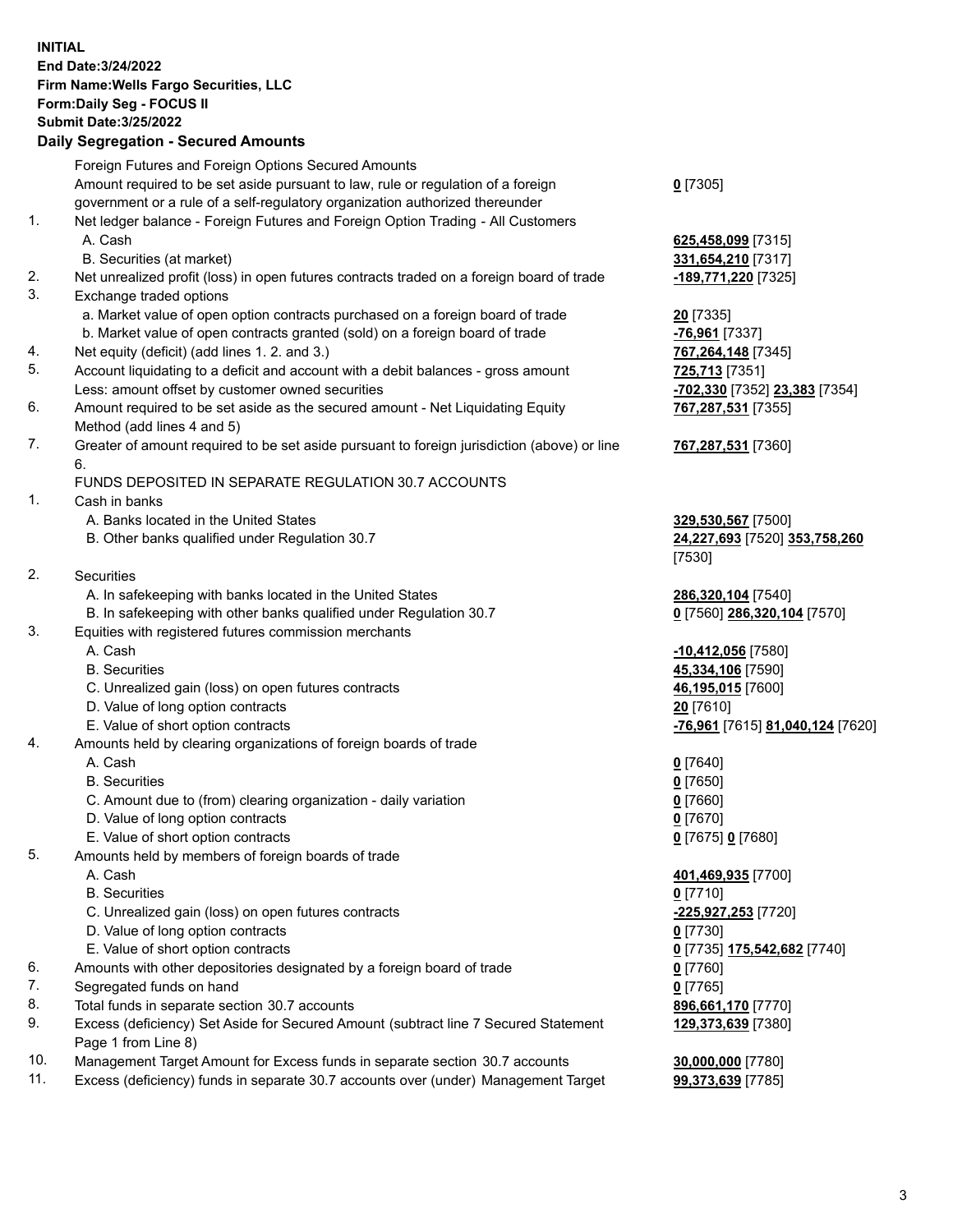**INITIAL End Date:3/24/2022 Firm Name:Wells Fargo Securities, LLC Form:Daily Seg - FOCUS II Submit Date:3/25/2022 Daily Segregation - Segregation Statement** SEGREGATION REQUIREMENTS(Section 4d(2) of the CEAct) 1. Net ledger balance A. Cash **3,916,027,519** [7010] B. Securities (at market) **1,914,861,643** [7020] 2. Net unrealized profit (loss) in open futures contracts traded on a contract market **-481,711,542** [7030] 3. Exchange traded options A. Add market value of open option contracts purchased on a contract market **3,226,816,209** [7032] B. Deduct market value of open option contracts granted (sold) on a contract market **-3,120,065,335** [7033] 4. Net equity (deficit) (add lines 1, 2 and 3) **5,455,928,494** [7040] 5. Accounts liquidating to a deficit and accounts with debit balances - gross amount **119,667,352** [7045] Less: amount offset by customer securities **-119,667,347** [7047] **5** [7050] 6. Amount required to be segregated (add lines 4 and 5) **5,455,928,499** [7060] FUNDS IN SEGREGATED ACCOUNTS 7. Deposited in segregated funds bank accounts A. Cash **130,350,667** [7070] B. Securities representing investments of customers' funds (at market) **725,422,200** [7080] C. Securities held for particular customers or option customers in lieu of cash (at market) **227,630,366** [7090] 8. Margins on deposit with derivatives clearing organizations of contract markets A. Cash **2,905,500,742** [7100] B. Securities representing investments of customers' funds (at market) **124,095,596** [7110] C. Securities held for particular customers or option customers in lieu of cash (at market) **1,687,231,277** [7120] 9. Net settlement from (to) derivatives clearing organizations of contract markets **100,037,400** [7130] 10. Exchange traded options A. Value of open long option contracts **3,226,816,209** [7132] B. Value of open short option contracts **-3,120,065,335** [7133] 11. Net equities with other FCMs A. Net liquidating equity **0** [7140] B. Securities representing investments of customers' funds (at market) **0** [7160] C. Securities held for particular customers or option customers in lieu of cash (at market) **0** [7170] 12. Segregated funds on hand **0** [7150] 13. Total amount in segregation (add lines 7 through 12) **6,007,019,122** [7180] 14. Excess (deficiency) funds in segregation (subtract line 6 from line 13) **551,090,623** [7190] 15. Management Target Amount for Excess funds in segregation **105,000,000** [7194] 16. Excess (deficiency) funds in segregation over (under) Management Target Amount **446,090,623** [7198]

Excess